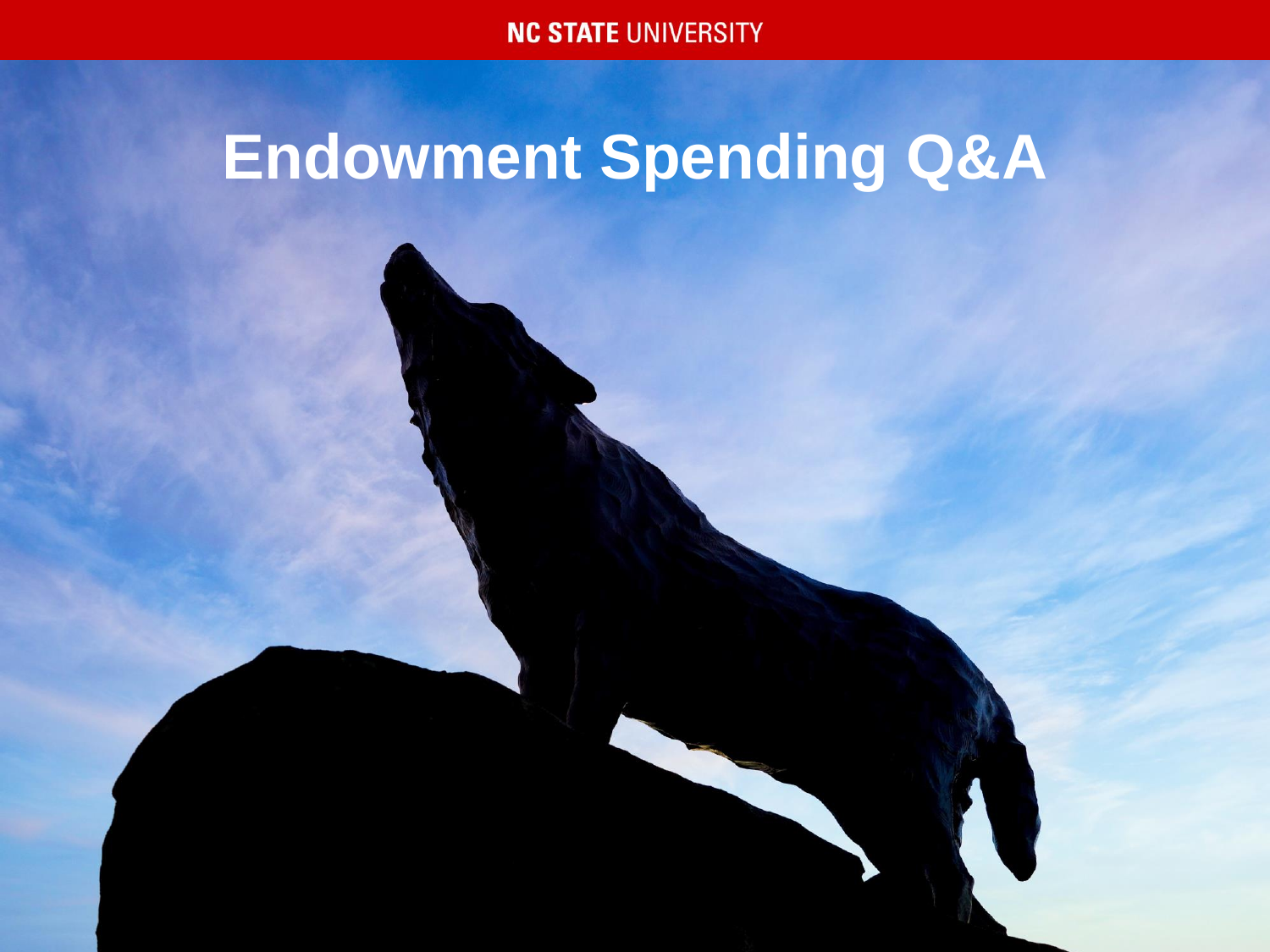## **Entities Overview**

**College Based Foundations & Alumni Association**

Separate legal entities established to support one college/unit on campus. Ledger 6 funds.

- Ag Foundation (CALS)
- Tobacco Foundation (CALS)
- Engineering **Foundation**
- Natural Resources Foundation
- Sciences Foundation
- Veterinary Medical Foundation
- Alumni Association

**University Endowment Fund**

Ledger 7 (University) funds. May benefit any college/unit on campus.

**NC State University (NCSU) Foundation**

Separate legal entity established to support any college/unit on campus.

Primary Foundation for college/units without separate Foundations.

Ledger 6 funds.

Regardless of entity, all spending budgets will be communicated by FAI prior to campus closing for winter break.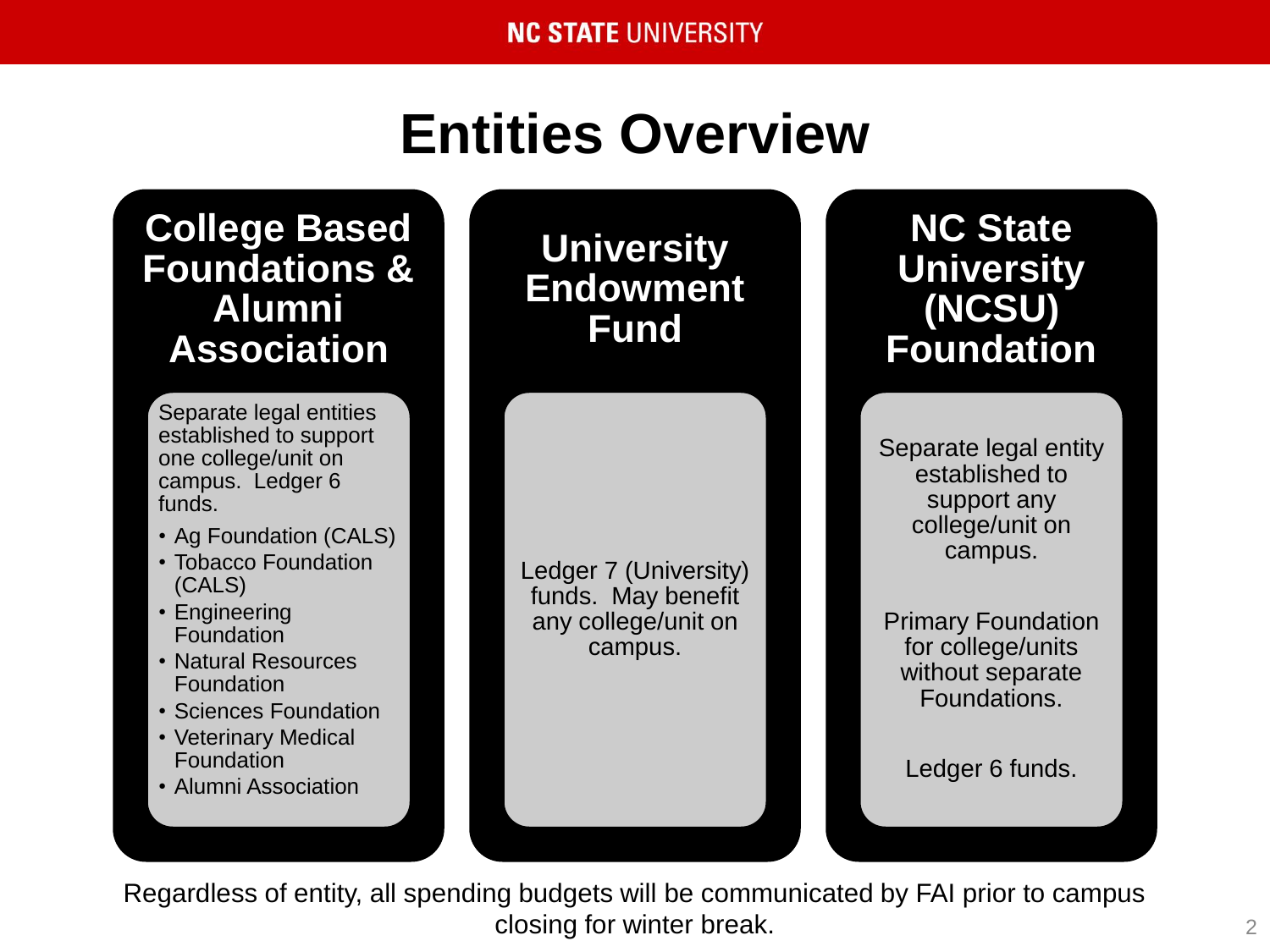## **Spending Budget Communications: College-Based Foundations**

Communicated by FAI (Chris Lemons) directly to

- Dean
- Assistant Dean for Finance
- Foundation President/Executive Director of Development
- Business Officer(s)/Coordinator(s)

Recipients above are responsible for distributing to responsible persons within the college.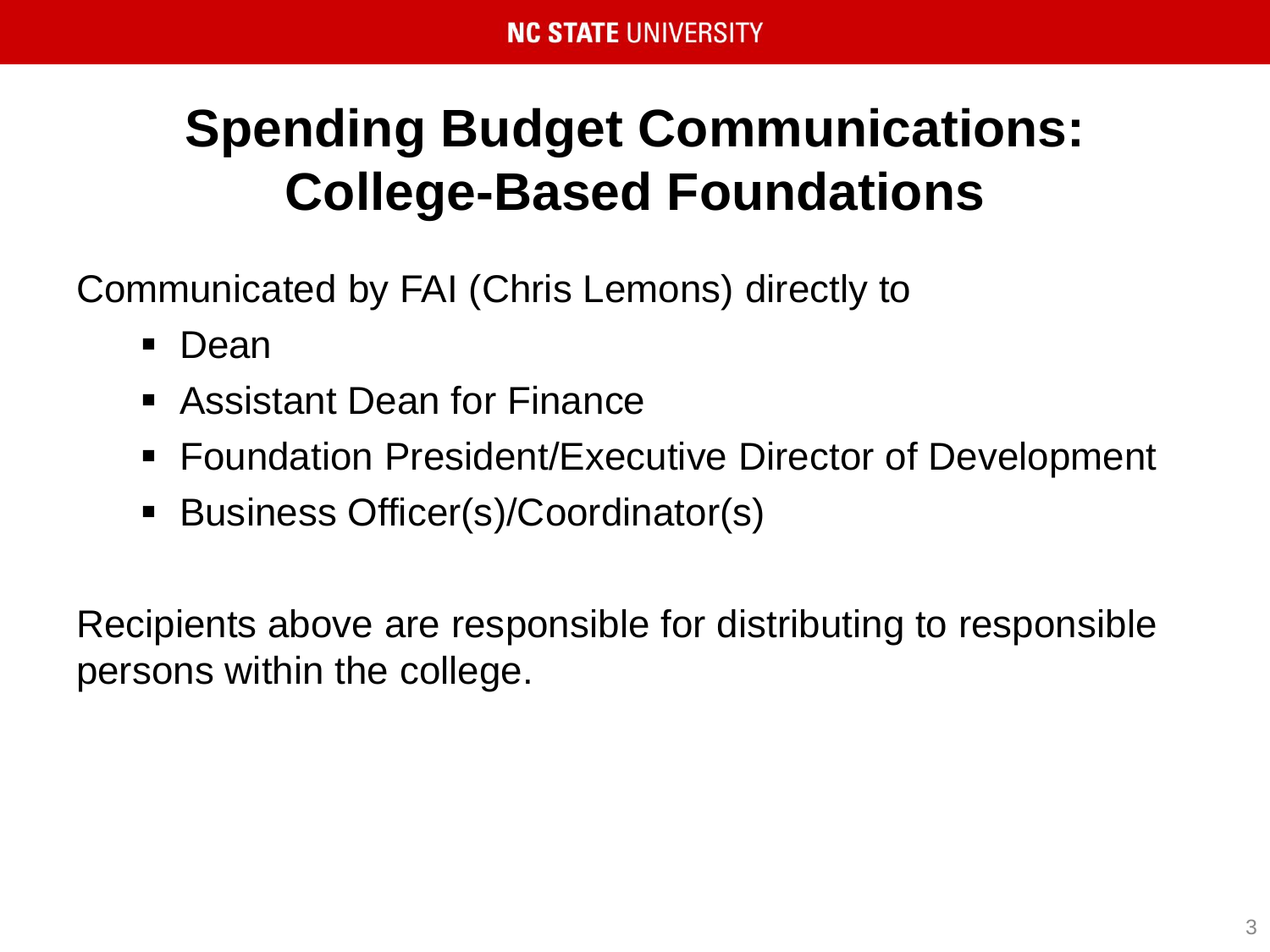## **Spending Budget Communications: University Endowment Fund & NCSU Foundation\***

### **College Funds**

- Communicated by FAI to parties listed on the prior slide
- Those parties are responsible for distributing to responsible persons within the college.

### **Provost Funds**

- Communicated by FAI to the Provost & Provost's business office.
- **Provost's office is responsible for distributing to responsible persons.**

### **Other Units Funds**

 Communicated by FAI to appropriate parties. May include Directors of Development, Business Officers, and/or responsible parties.

\*Change in communications process. See next slide.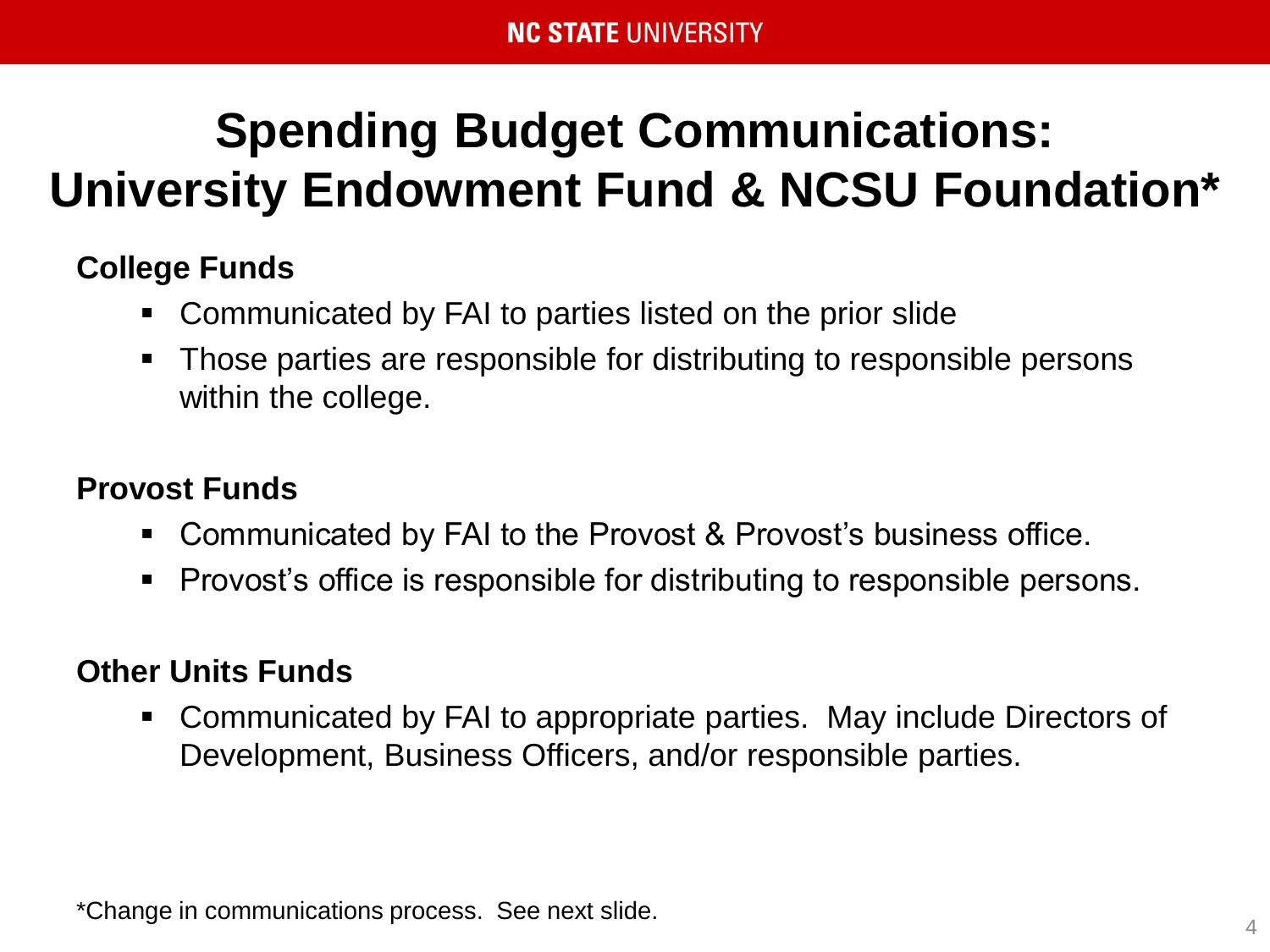### **Communications Process Changes**

### **NCSU Foundation**

- **Prior Years: FAI communicated endowment spending budgets to NCSU** Fdn business office. NCSU Fdn responsible for disseminating budgets to units on campus.
- New Process: FAI will communicate spending budgets directly to colleges/units.

### **Provost Funds**

- Prior Years: FAI communicated spending budgets directly to each unit.
- New Process: Excluding Colleges and units with a large magnitude of endowment support\*, FAI will communicate spending budgets to the Provost & the Provost's business office. They will be responsible for communicating budgets to responsible parties.

\*Units with substantial endowment support, for which FAI will continue to send budgets directly to include: Colleges, University Libraries, and the Office of Scholarships and Financial Aid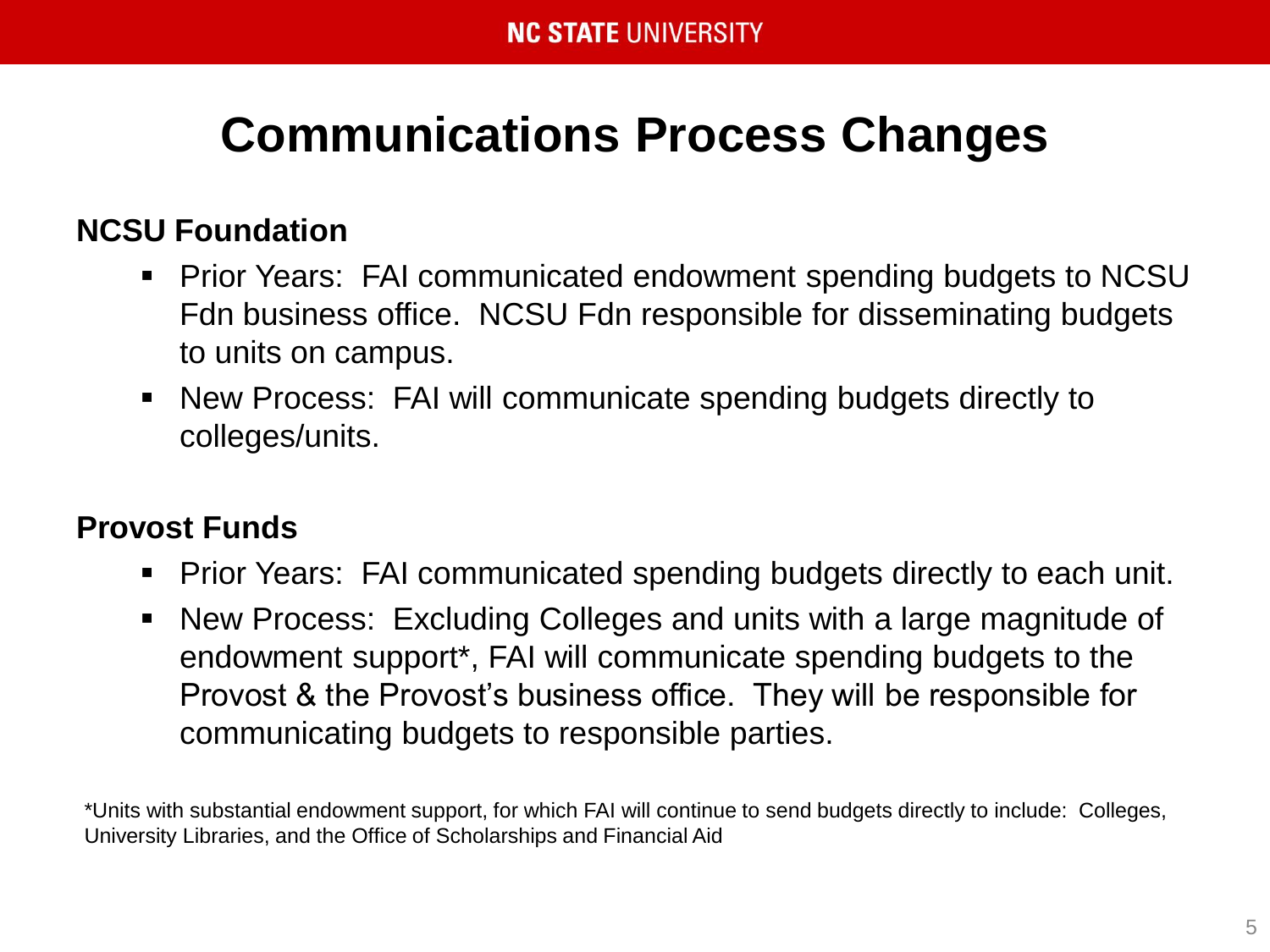### **Overview of Communication**

### **E-mail from Chris Lemons (FAI) will contain:**

- **Spreadsheet(s) containing endowment spending budgets from** each entity for your college/unit.
- Amount and % of corpus that will be spent in order to fund the budget (if any).
- A deadline (3/13/20) for communicating if you do not wish to spend into corpus for underwater endowments.
- A request to review unused spending balances to determine if any portion should be returned to the principal account and reinvested in the long-term pool.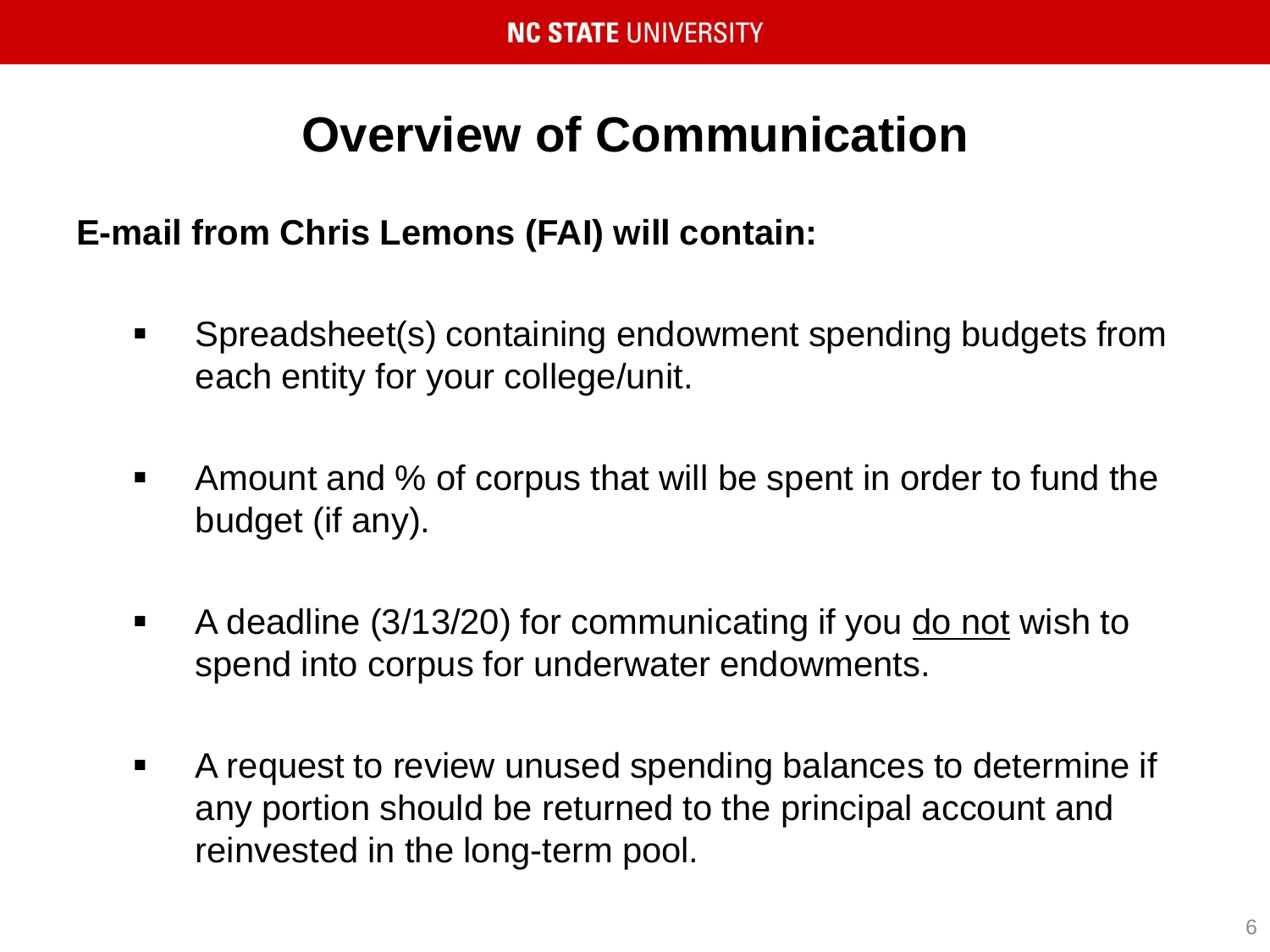## **Distinguished Professorships**

- Match funding from the UNC System for Distinguished Professorships (DPs) is usually received in the fall.
- Spending budgets for DPs that received matching funds are then calculated and communicated to campus in January. We also communicate available spending exceptions for DPs that meet the criteria below in January.
- A DP that is fully funded by the donor, but has not yet received the state match may produce a spending budget, provided that
	- **If has sufficient spending reserves to fund the exception**
	- The UNC System President has approved the plan for the DP
	- The donor has provided written permission to spend reserves prior to receiving that state match, and understands that it will not be titled a "distinguished" professorship until state match is received
- In the absence of an adopted State budget for FY20, match funding for DPs in the queue may be delayed. To ensure the ability to spend from DPs in the queue for FY21, the above requirements must be met.
- **These exceptions for next fiscal year will be calculated and communicated by email in January** 2020. If you would like to spend from reserves on these professorships, a response must be provided to Chris Lemons by the deadline provided in the email.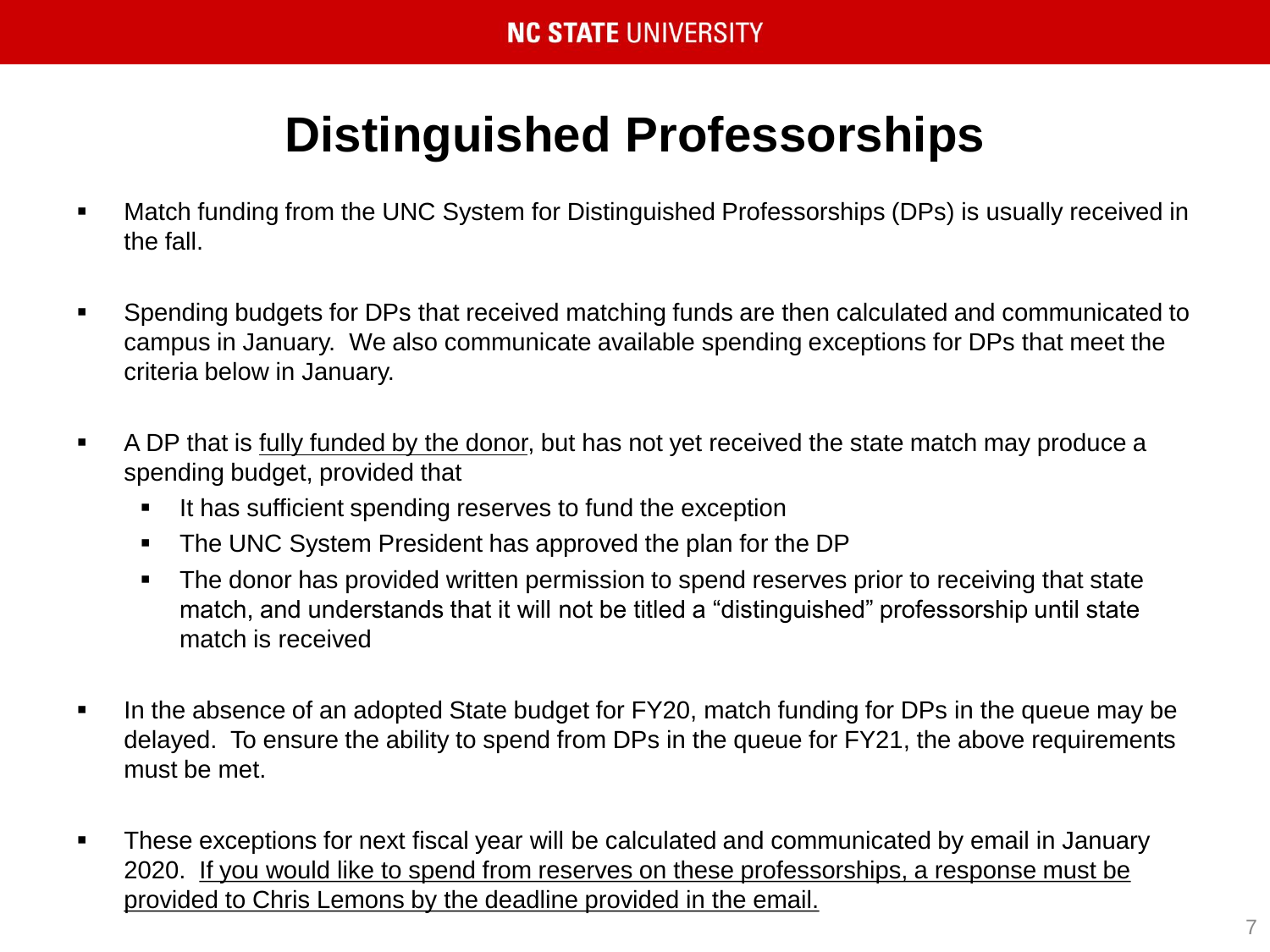### **Phase II Spending Budgets**

- **Spending budget exceptions for new endowments created during** the fiscal year with MOUs allowing the prudent spending of corpus
- Computed and communicated to campus by FAI in May
- Often require spending into corpus, depending on market performance and when the endowments were invested
- Require a response to FAI indicating the endowments for which you do want to take the spending budget exception for the next fiscal year
- Deadline for response will be mid-June 2020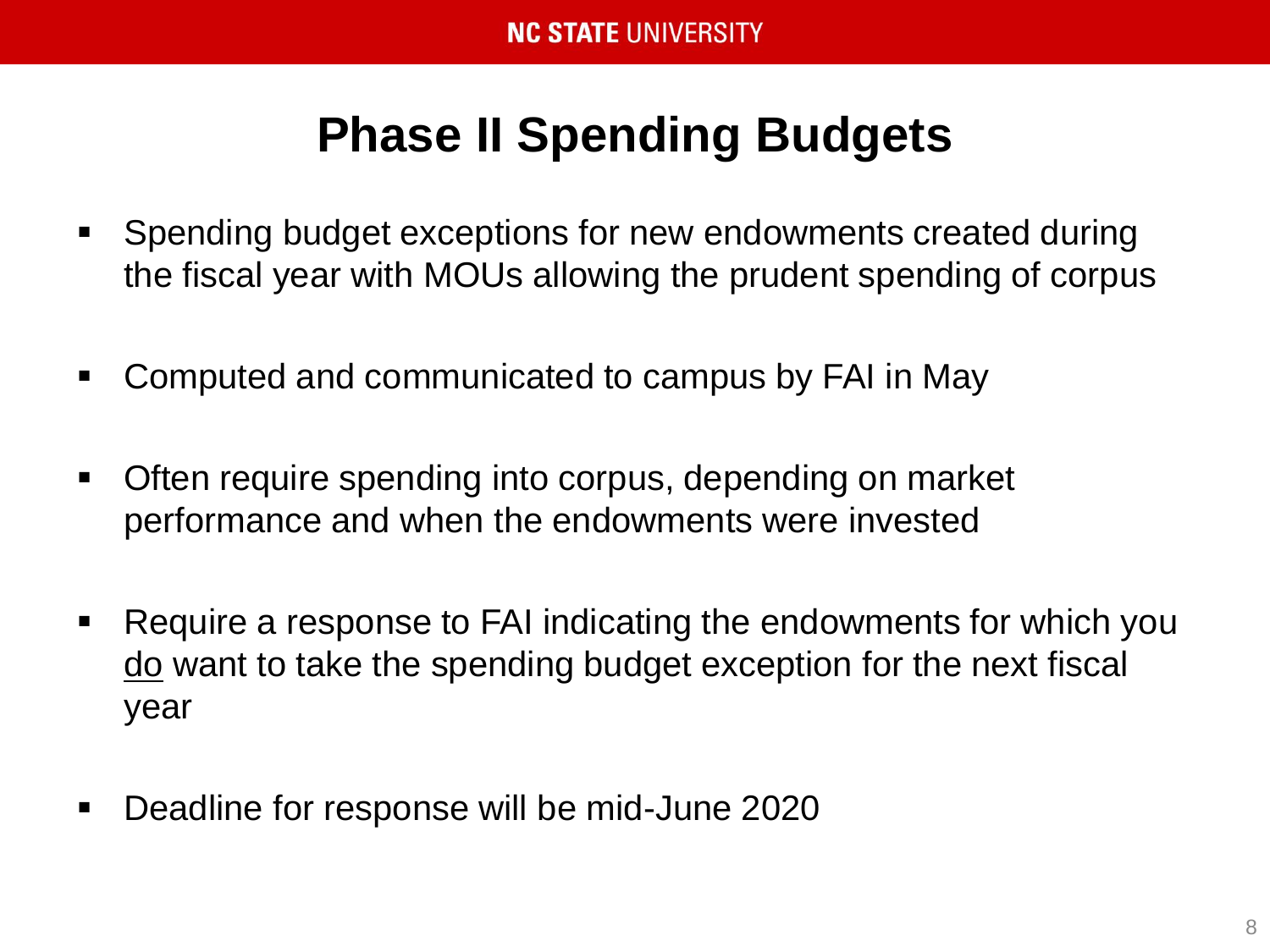## **Impact of Spending Corpus**

The chart below models the programmatic spending budgets for a \$1 million endowment received and invested in the  $4<sup>th</sup>$  quarter of FY19, with a -12% return for FY20.

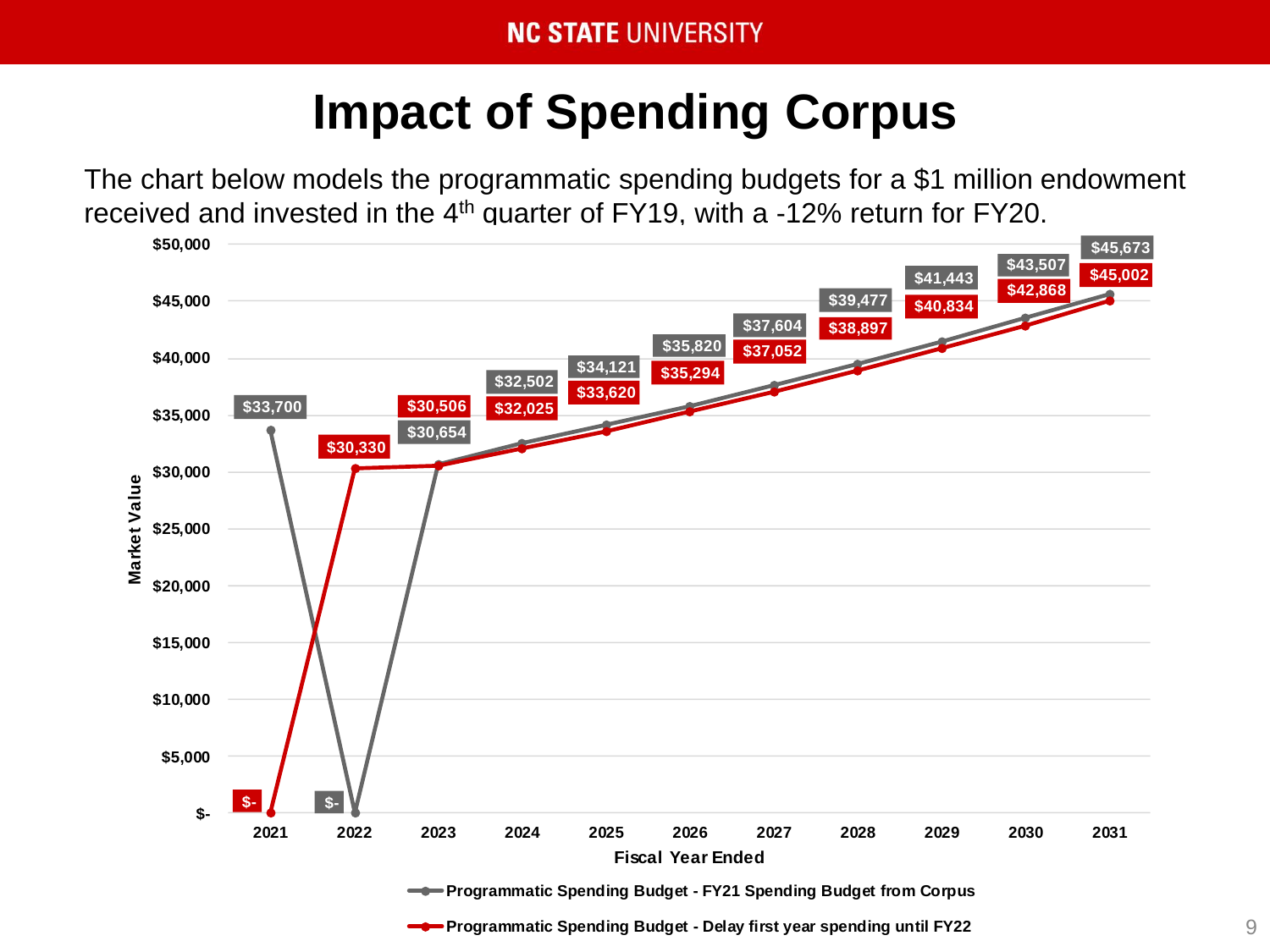## **Unused Spending Budgets**

Unused spending budgets left in the spending account

- **Are not invested in the long-term pool**
- Do not participate in any investment earnings of the fund
- Can potentially create donor relation issues if not spent

Consider returning unused spending budgets that will not be needed within the next year to the endowment principal. Returned budgets

- Will be reinvested in the long-term pool
- Will increase the spending reserves & market value of the endowment
- Will begin participating in investment earnings of the fund
- Can signal to donors that endowment funds are being appropriately stewarded, even if funds are not currently needed/being spent
- May be requested as a spending exception if funds are needed at a future date

Unused spending budgets may be returned to principal at any time by contacting Chris Lemons at cmlemons@ncsu.edu.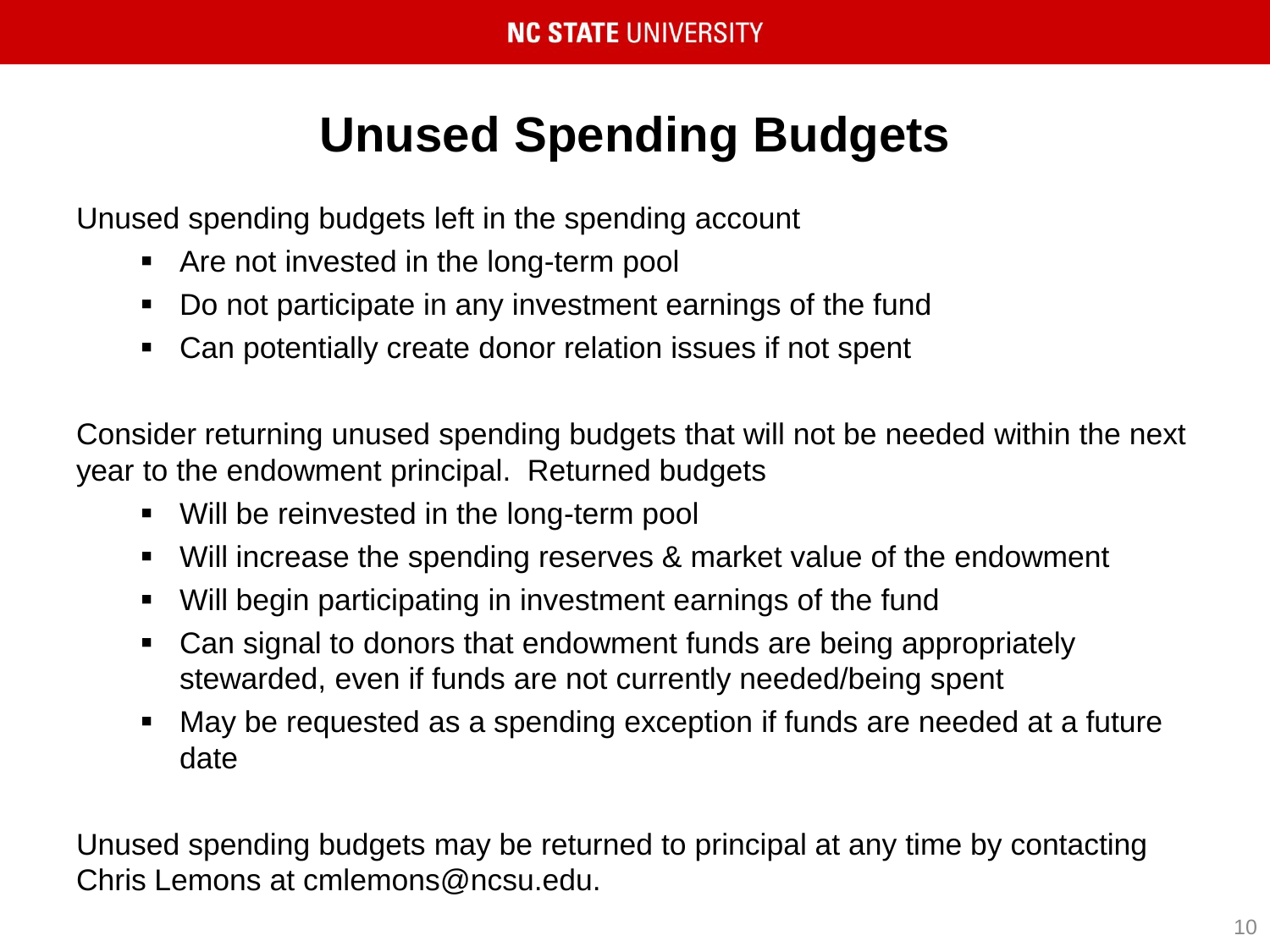## **Unused Spending Budgets Report**

Unused balances in endowment income funds can be obtained by running a fund report at

[https://webappprd.acs.ncsu.edu/scripts/fdn/nc\\_fd\\_main2](https://webappprd.acs.ncsu.edu/scripts/fdn/nc_fd_main2)

| Step 1: Select Report   | <b>Foundations Fund Report (Per 1-998)</b>            | EF-Univ Endow Fund Report                            |
|-------------------------|-------------------------------------------------------|------------------------------------------------------|
|                         | <b>General Fund Budget Report</b>                     | <b>EF-Contributions to Endowment Income Projects</b> |
|                         | <b>Fund List (Active, Inactive and Pending)</b>       |                                                      |
|                         | <b>Funds Building to Endowment</b>                    |                                                      |
|                         | <b>Deficit Balances by College</b>                    |                                                      |
|                         | Contributions to Endowment Income Projects            |                                                      |
|                         | <b>Details of Restricted Funds</b>                    |                                                      |
|                         | Expenditures to Endowment Projects                    |                                                      |
|                         | <b>Transaction Summary Report (Multiple Projects)</b> |                                                      |
|                         | ◯ Budget Report by Multiple for LLC (Per 1-998)       |                                                      |
|                         | Monthly Budget Report by Multiple for LLC (Per 1-998) |                                                      |
| Step 2: Enter Variables | Dept ID:<br><b>Project:</b>                           | FAI Fund Type: F0<br>to Dept ID:                     |
| Step 3: Select a Period | As of today                                           |                                                      |
| Step 4: View Report     | <b>View Report</b>                                    |                                                      |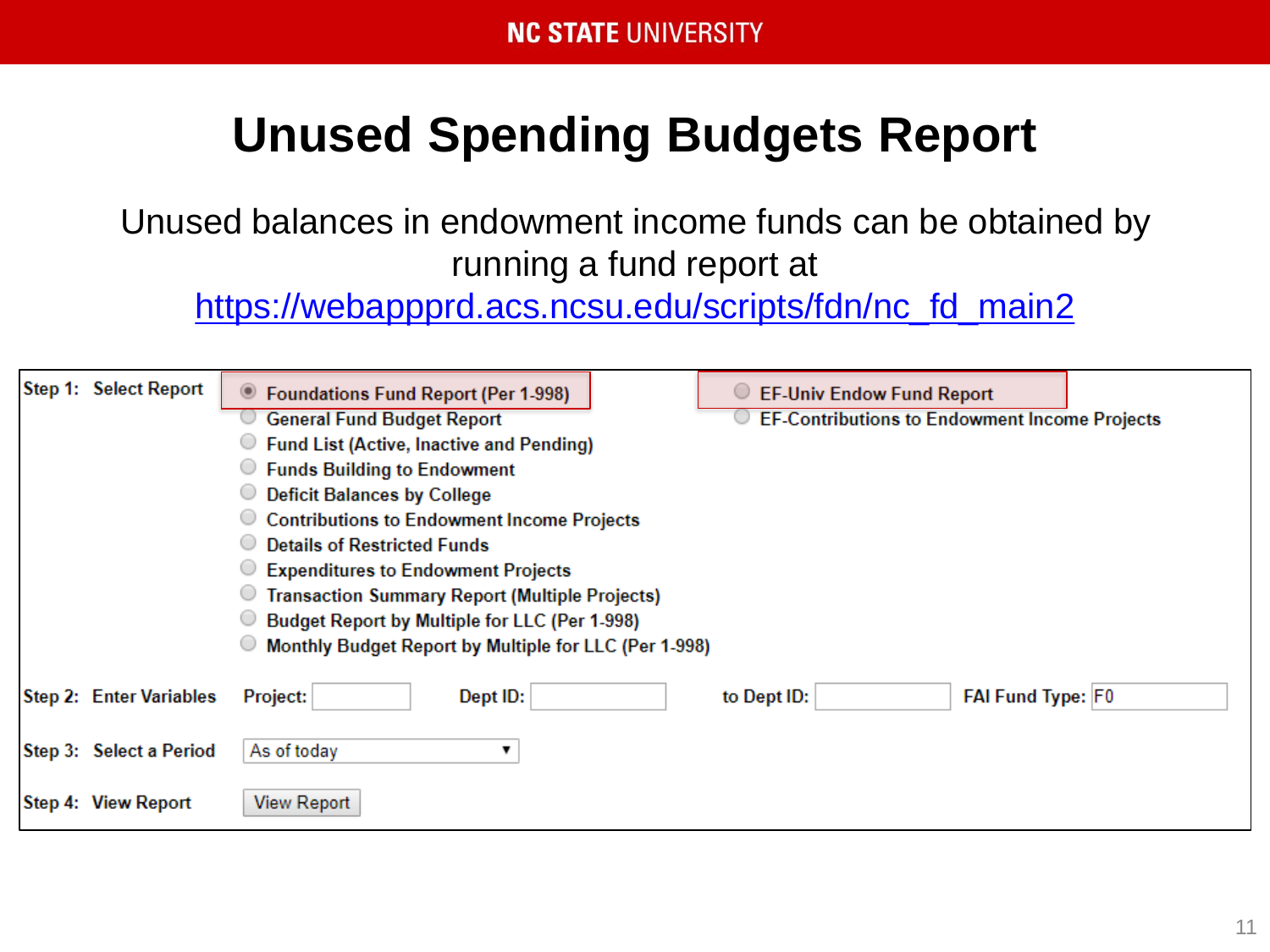#### **NC STATE UNIVERSITY**

## **Communications Timeline**